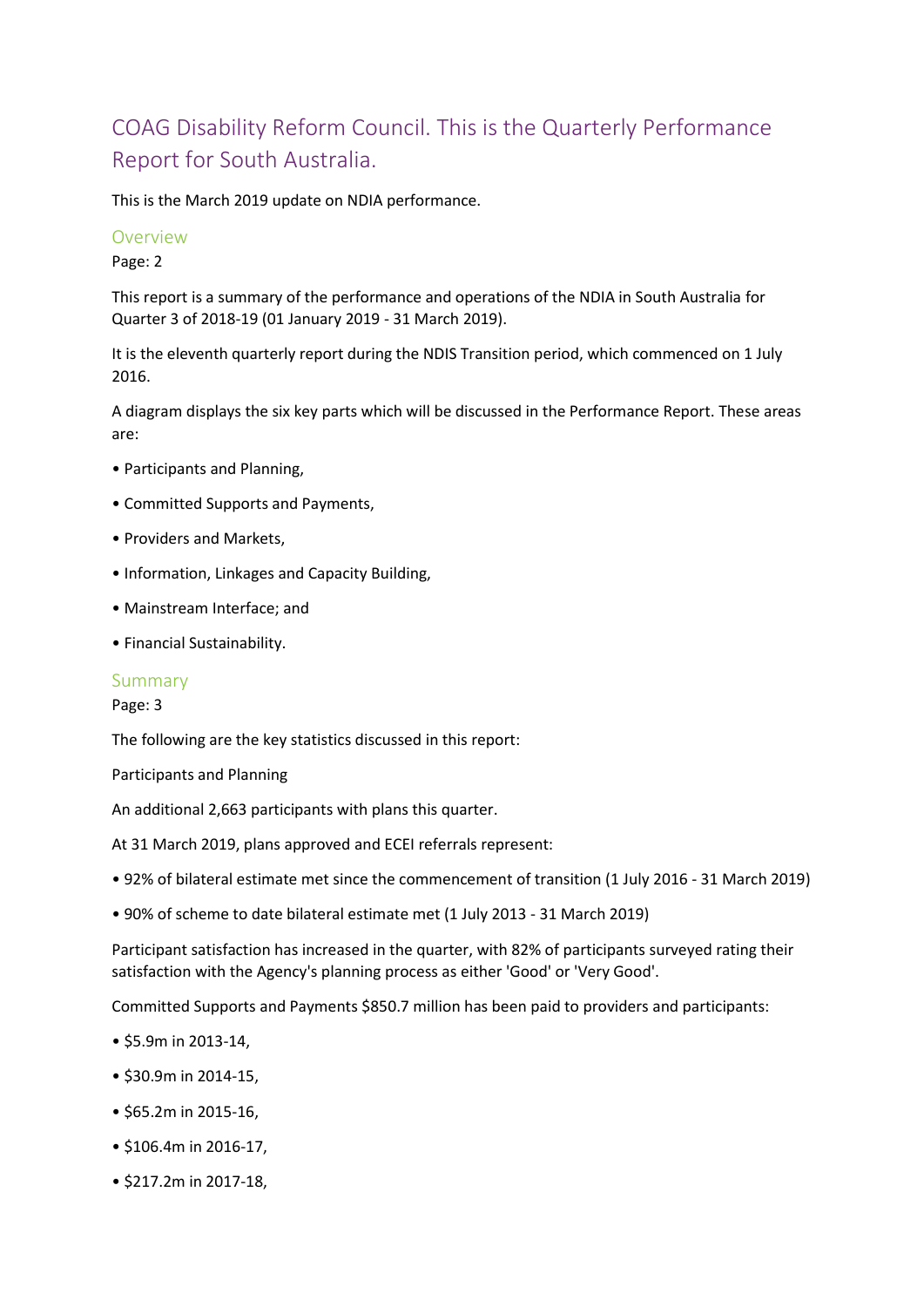• \$425.1m in 2018-19 to date.

Overall,

- 54% of committed supports were utilised in 2013-14,
- 61% in 2014-15,
- 61% in 2015-16,
- 56% in 2016-17,
- 59% in 2017-18.

The 2018-19 experience is still emerging.

The lower proportion of utilisation in 2016-17 and 2017-18 reflects the increased amount of participants who received their first plans in these years. Participants tend to utilise less of their first plan, compared with their second and subsequent plans, as it takes time to familiarise with the NDIS and decide which supports to use.

Providers and Markets

There were 4,465 registered providers at 31 March 2019, representing a 22% increase for the quarter.

24% of registered providers were active at 31 March 2019.

38% of registered providers are individuals/sole traders.

25% of registered providers are receiving 80-95% of payments made by the NDIA.

Note: The new NDIS Quality and Safeguard Commission (NQSC) has been established to regulate providers in NSW and SA from 1 July 2018.

Mainstream Interface

92% of active participants with a plan approved in 2018-19 Q3 access mainstream services.

## PART 1: Participants and Planning

Page: 4

The NDIS in South Australia continues to grow with 2,663 additional participants with approved plans this quarter.

In total, over 27,000 participants have now been supported by the NDIS in South Australia, with 46% receiving support for the first time.

#### Summary

Page: 5

The NDIS is fully operational and available in all areas of South Australia.

The following are the key statistics on Participants and Planning:

27,487 participants are now being supported by the NDIS in South Australia, including children in the ECEI program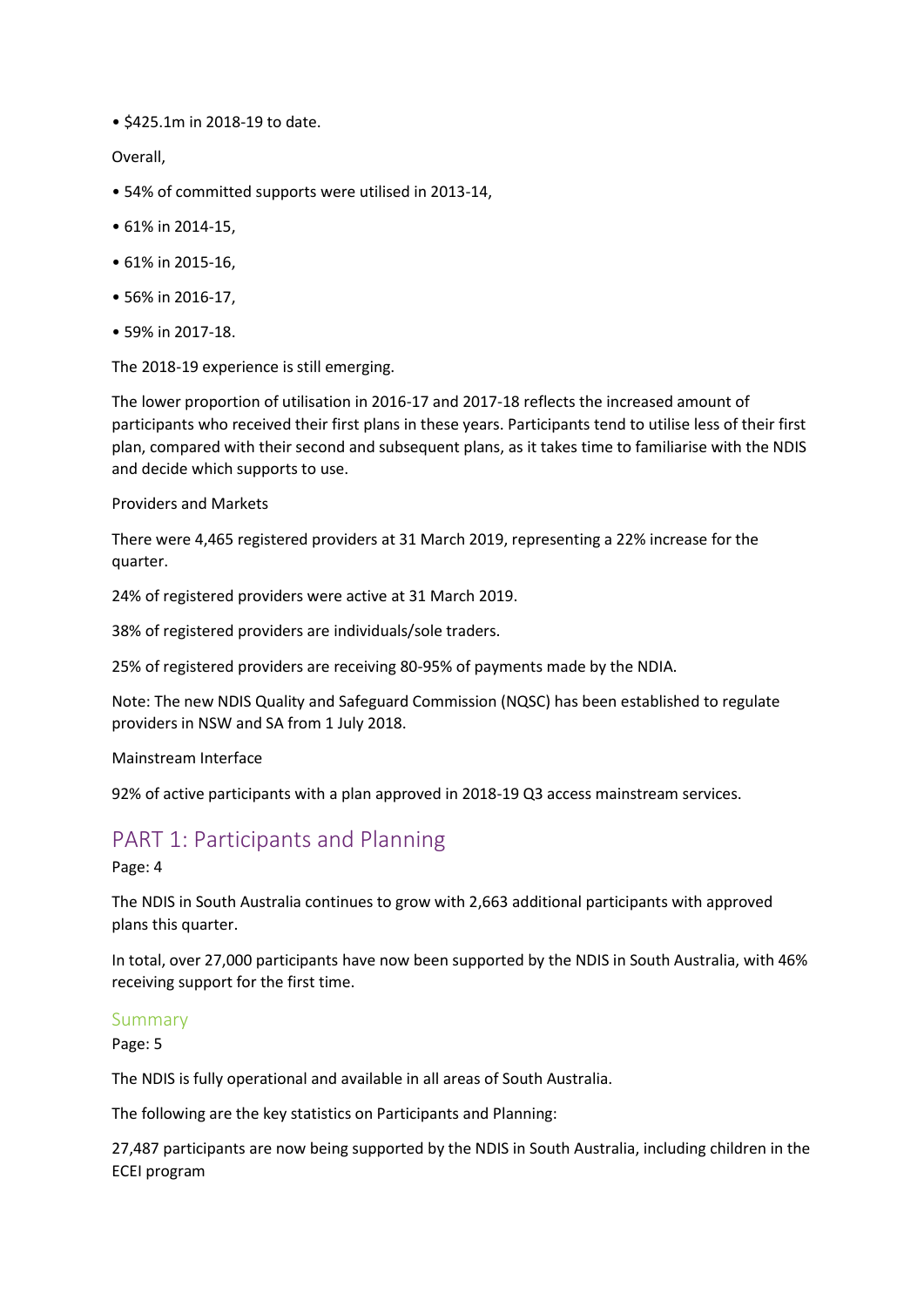2,663 initial plans approved in 2018-19 Q3, excluding children in the ECEI program (representing 11% growth since last quarter)

198 children are being supported in the ECEI program, with 126 additional referrals to the ECEI gateway confirmed in 2018-19 Q3

12,753 people are now receiving support for the first time

92% of bilateral estimate met since the commencement of transition (1 July 2016 to 31 March 2019)

90% of scheme to date bilateral estimate met (1 July 2013 to 31 March 2019)

#### Quarterly Intake

Page: 6

There are three charts. The first chart displays the number of participants with access met (Eligible) by Participant Entry point. The second chart displays the number of participants with approved plans by Participant Entry Point. The third chart displays the number of participants with approved plans by Participant Pathway Type.

2018-19 Q3

Of the 1,174 participants deemed 'eligible' this quarter 73% were 'New' participants (i.e. had not transitioned from an existing State/Territory or Commonwealth program).

Of the 2,663 plan approvals this quarter, 48% were 'New' participants (i.e. had not transitioned from an existing State/Territory or Commonwealth program), 87% entered with a permanent disability and 116 were previously confirmed as ECEI at 2018-19 Q2.

The diagram displays the following key statistics on quarterly intake:

1,581 access decisions

1,174 access met

2,663 plan approvals (excluding ECEI)

126 ECEI

#### Quarterly Intake Detail

Page: 7

A chart displays the change in plan approvals between the current and previous quarter.

Plan approval numbers have increased from 24,626 at the end of 2018-19 Q2 to 27,289 by the end of 2018-19 Q3, an increase of 2,663 approvals.

At the end of the quarter, 198 children are being supported in the ECEI gateway. Of these, 72 were previously confirmed as ECEI at 31 December 2018 and an additional 126 children entered the gateway this quarter.

Overall, 1,054 participants with approved plans have exited the Scheme, resulting in 26,433 active participants (including ECEI) as at 31 March 2019.

There were 4,992 plan reviews this quarter. This figure relates to all participants who have entered the scheme.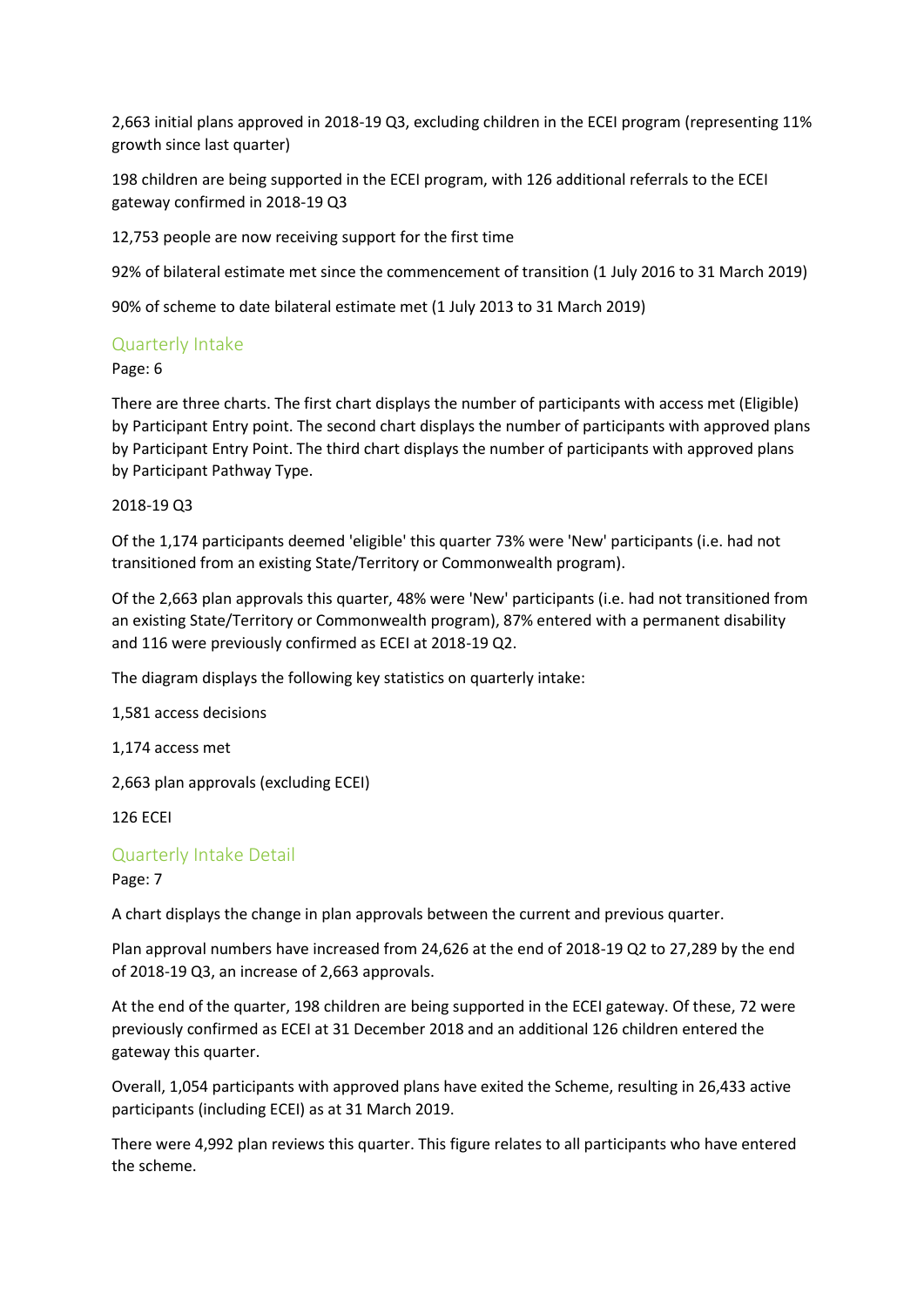#### Cumulative Position

Page: 8

There are two charts. The first chart displays the comparison between the cumulative plan approvals and the bilateral estimate per quarter. The second chart displays the number of plan approvals by participant referral pathway.

At the end of 2018-19 Q3, the cumulative total number of participants receiving support was 27,487 (including 198 children supported through the ECEI gateway). Of these, 12,459 transitioned from an existing State/Territory program, 2,077 transitioned from an existing Commonwealth program and 12,753 participants are now receiving support for the first time.

Overall, since 1 July 2013, there have been 35,436 people with access decisions.

Cumulative position reporting is inclusive of trial participants for the reported period and represents participants who have or have had an approved plan.

The following are the key statistics on the cumulative position:

92% of bilateral estimate met since the commencement of transition (1 July 2016 to 31 March 2019)

90% of scheme to date bilateral estimate met (1 July 2016 to 31 March 2019)

27,289 plan approvals to date; 27,487 including ECEI confirmed

#### Participant Profiles by Age Group

Page: 9

There are two charts. The first chart displays the number of participants with an approved plan by age group for the current quarter. The second chart displays the percentage of participants with an approved plan by the participant's age group. This chart compares the current quarter against all prior quarters.

21% of participants entering this quarter are aged 55 to 64 years and a further 18% are aged 45 to 54 years. Only 13% of participants entering this quarter are aged 7 to 14 years compared with 37% in previous periods. This is due to the aged based phasing schedule in SA.

Note 1: Due to the aged based phasing which commenced with children in SA, there are a low number of participants aged 19 and over who entered the Scheme in prior quarters.

Note 2: The age eligibility requirements for the NDIS are based on the age as at the access request date. Participants with their initial plan approved aged 65+ have turned 65 since their access request was received.

#### Participant Profiles by Disability Group

#### Page: 10

There are two charts. The first chart displays the number of participants with an approved plan by disability group for the current quarter. The second chart displays the percentage of participants with an approved plan by the participant's disability group. This chart compares the current quarter against all prior quarters.

Of the participants entering this quarter, 26% have a primary disability group of Intellectual Disability and 22% have a primary disability group of Autism.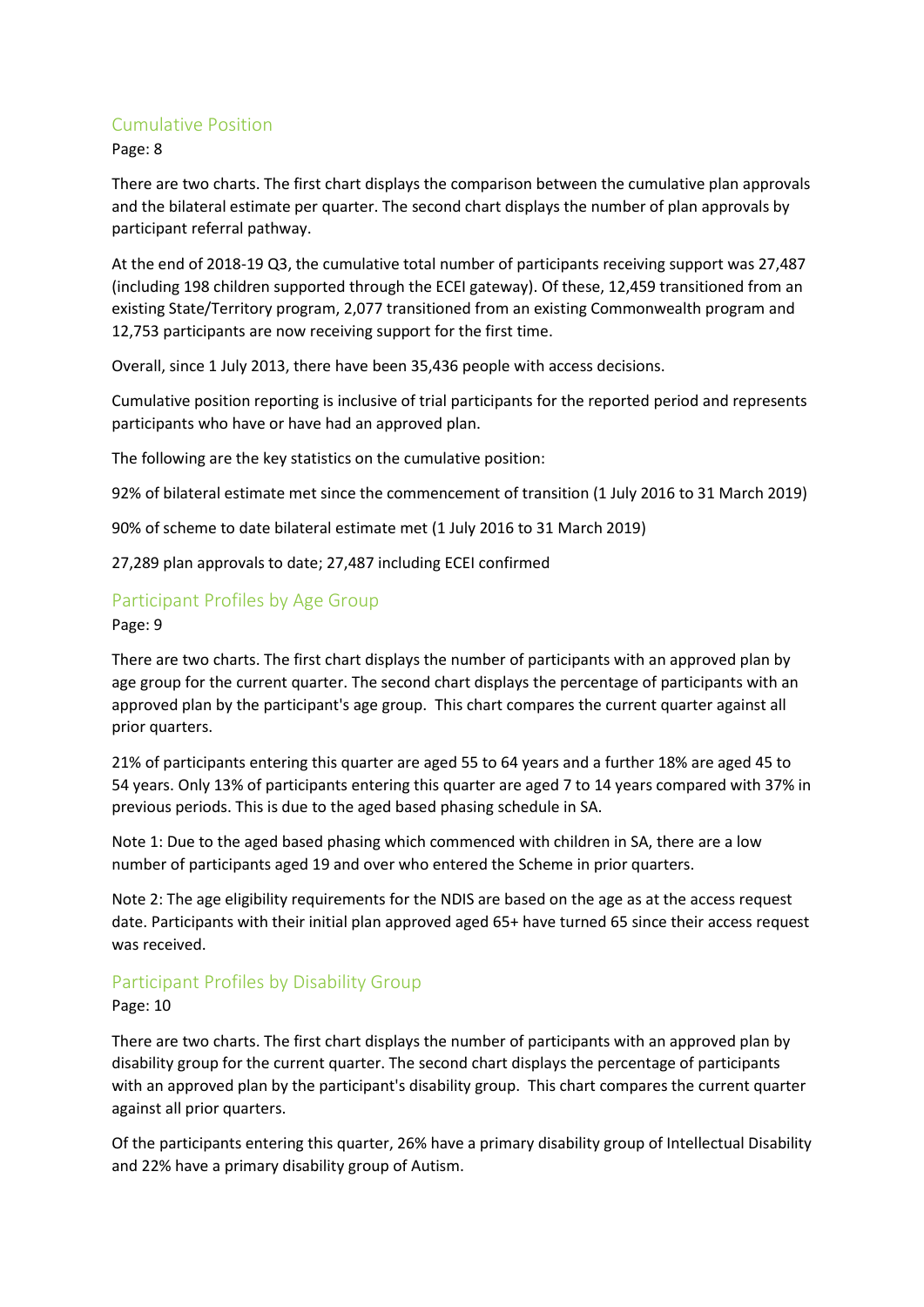Note 1: Of the 700 active participants identified as having an intellectual disability, 62 (9%) have Down syndrome.

Note 2: Since 2017-18 Q1 Developmental Delay and Global Developmental Delay have been reported separately to the Intellectual Disability group.

#### Participant Profiles by Level of Function

Page: 11

A chart displays the percentage of participants with an approved plan by the participant's level of function. This chart compares the current quarter against all prior quarters.

For participants with a plan approval in the current quarter:

- 17% of active participants had a relatively high level of function
- 52% of active participants had a relatively moderate level of function
- 31% had a relatively low level of function

These relativities are within the NDIS participant population, and not comparable to the general population.

Note: An ICT issue has been identified and as a result, reporting by level of function is not accurate. This issue is currently under investigation and will be reconciled for reporting as at 30 June 2019.

#### Participant Profiles by Gender

Page: 12

The figure on the right displays the amount and percentage of participants with an approved plan per the participant's gender group. This figure compares the current quarter against all prior quarters.

The majority of participants are males.

#### Participant Profiles

Page: 13

There are three charts. The first chart displays the percentage of participants with an approved plan by the participant's Aboriginal & Torres-Strait Islander status. The second chart displays the percentage of participants with an approved plan by the participant's Young people in residential aged care status. The third chart displays the percentage of participants with an approved plan by the participant's Culturally and Linguistically Diverse status. All three charts compare the current quarter against all prior quarters.

Of the participants with a plan approved in 2018-19 Q3:

• 5.2% were Aboriginal or Torres Strait Islander, compared with 4.4% in previous periods combined.

• 2.0% were young people in residential aged care, compared with 0.6% in previous periods combined.

• 8.3% were culturally and linguistically diverse, compared with 6.6% in previous periods combined.

The following are the key statistics for the current quarter on Aboriginal & Torres-Strait Islander status.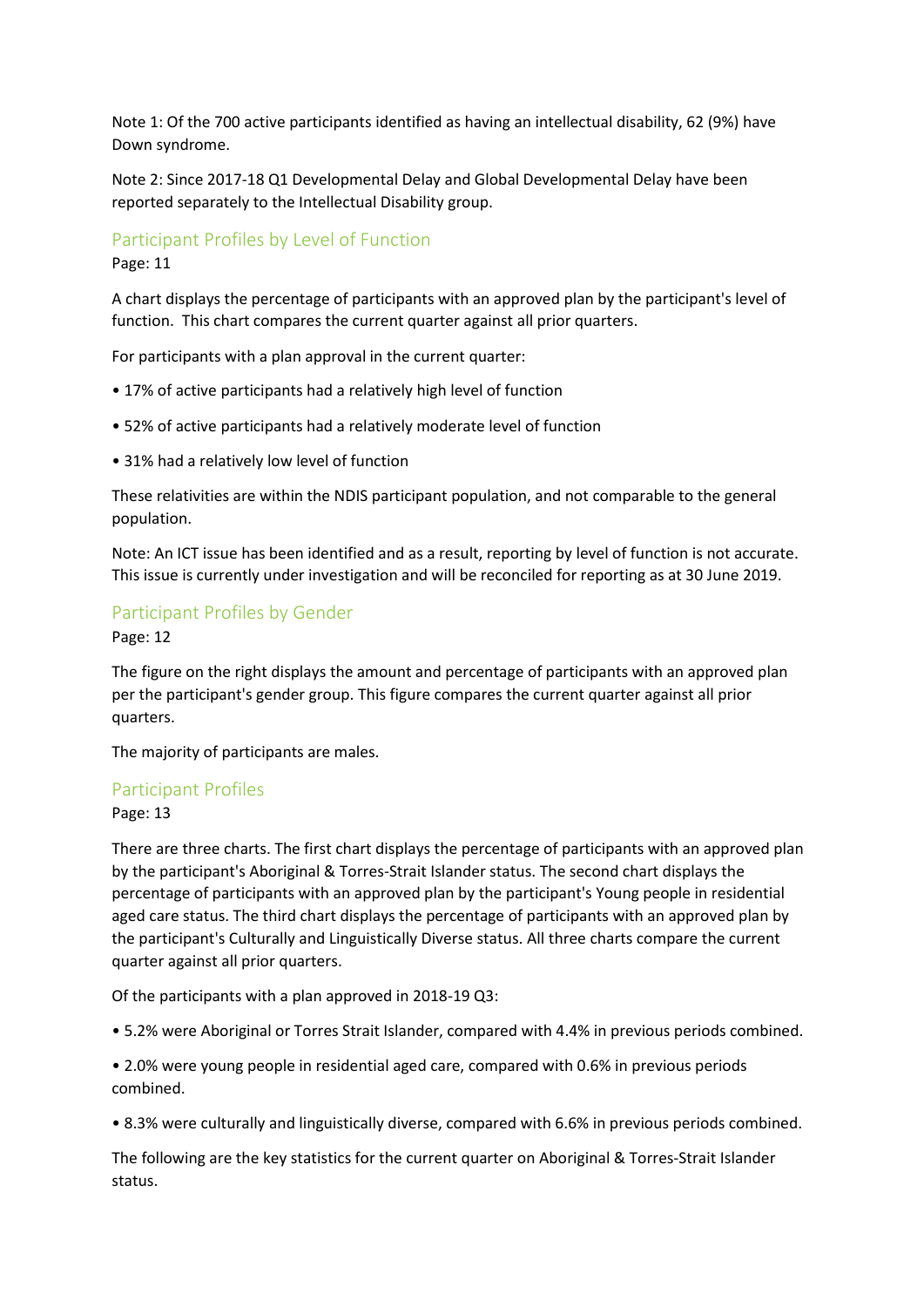137 Aboriginal and Torres Strait Islander

2,382 Not Aboriginal and Torres Strait Islander

140 Not Stated

The following are the key statistics for the current quarter on Young people in residential aged care status.

54 Young people in residential aged care

2,605 Young people not in residential aged care

The following are the key statistics for the current quarter on Culturally and Linguistically Diverse status.

220 Culturally and linguistically diverse

2,438 Not culturally and linguistically diverse

1 Not stated

#### Plan Management Support Coordination

Page: 14

Two charts display the proportion of support coordination and plan management for participants. These charts compare the current quarter against all prior quarters (transition only).

The proportion of participants electing to fully or partly self-manage their plan was higher in 2018-19 Q3 at 21%, compared with 20% in previous quarters combined.

41% of participants who have had a plan approved in 2018-19 Q3 have support coordination in their plan, compared to 37% in previous quarters combined.

#### Plan Activation

Page: 15

Two charts display the proportion of the duration to activate plans. These charts compare participants with initial plans approved in 2018-19 Q1, against those with initial plans approved in prior quarters (transition only).

Plan activation refers to the amount of time between a participant's initial plan being approved, and the date the participant first receives support.

There has been a change in methodology used to calculate these results since the previous quarter. Duration to plan activation is now calculated as the time from a participant's initial plan approval to when the participant first uses plan supports (previously only the initial plan for each participant was considered). In-kind supports are now also included (previously excluded). As a result, a higher proportion of participants are identified as activating their plans within 90 days, and a lower proportion have no payments.

The percentage of participants who activated plans within 90 days of initial plan approval was:

- 89% of participants entering in 2018-19 Q1
- 83% of participants entering in previous quarters combined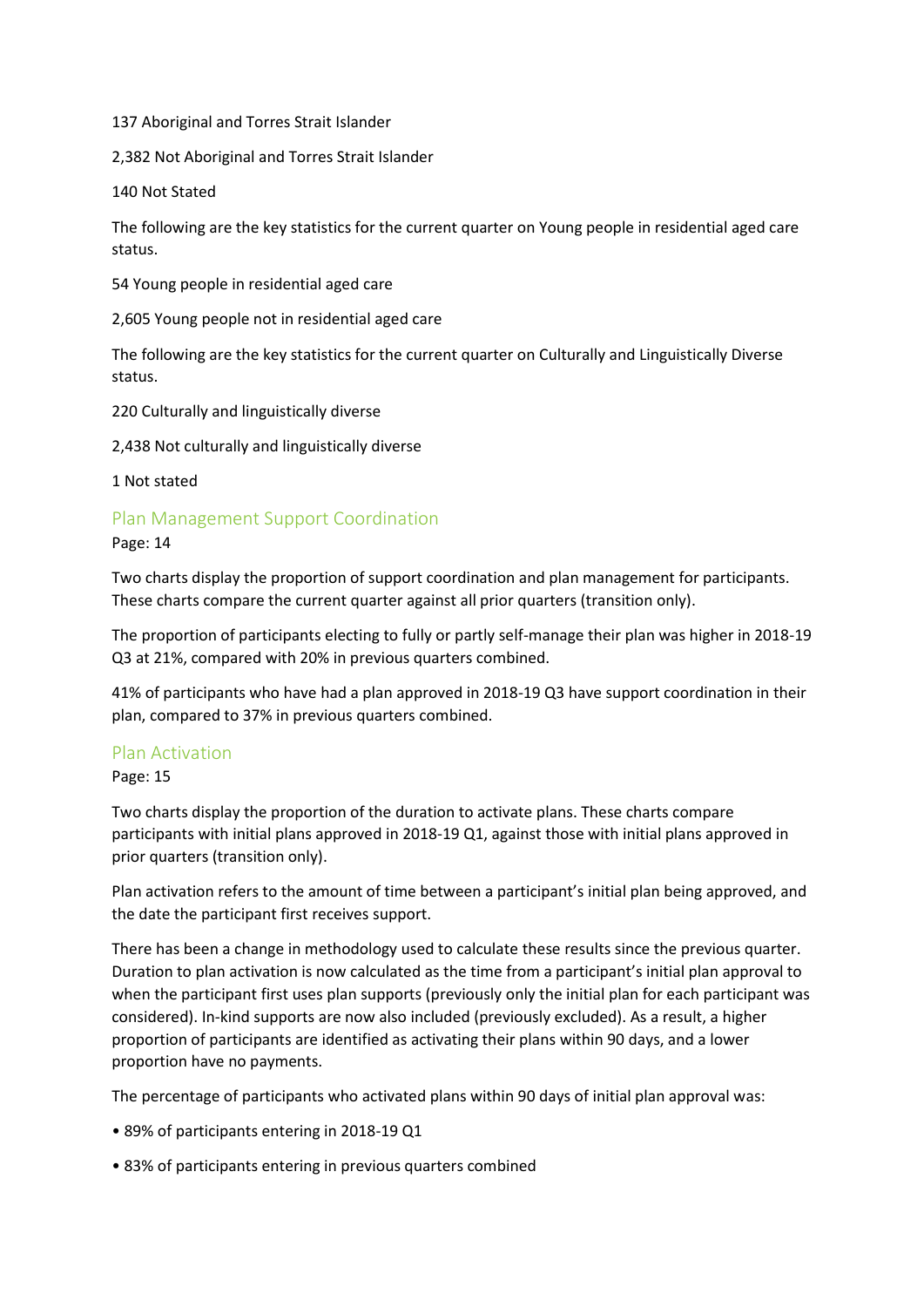Plan activation figures are approximations based on payment data. As there is a lag between when the support is provided to a participant, and the payment being made, these statistics are a conservative estimate; it is likely plan activation is faster than presented.

Note: Participants with initial plans approved after the end of 2018-19 Q1 have been excluded from the charts. They are relatively new and it is too early to examine their durations to activation.

#### Participant Outcomes

Page: 16

A chart displays selected key baseline indicators for participants.

This information on participant outcomes has been collected from 99% of participants who received their initial plan since 1 July 2016 (when they entered the scheme).

• 68% of participants from school age to 14 are able to make friends outside of family/carers, compared to 61% of participants aged 0 to before school

• 58% of participants aged 0 to before school are engaged in age appropriate community, cultural or religious activities, compared to 36% - 45% for other age groups

• 76% of participants from school age to 14 attend school in a mainstream class, compared to 34% of participants aged 15 to 24

• 29% of participants aged 25 and over have a paid job, compared to 23% of participants aged 15 to 24

• 67% of participants aged 25 and over choose what they do every day, compared to 51% of participants aged 15 to 24

#### Family/Carers Outcomes

Page: 17

A chart displays selected key baseline indicators for family and carers of participants.

The percentage of participants' families/carers when they entered the Scheme (baseline indicators):

• working in a paid job was highest for participants aged 0 to 14 and 15 to 24 (both 47%)

• able to advocate for their child/family member was highest for participants aged 0 to 14 and participants aged 15 to 24 (78%)

• who have friends and family they can see as often as they like was highest for participants aged 25 and over (57%)

• who feel in control selecting services was highest for participants aged 25 and over (50%)

• who support/plan for their family member through life stage transitions was highest for participants aged 0 to 14 (86%)

#### Has the NDIS helped? Participants

Page: 18

Charts display, from year 1 to year 2, the responses from participants to the question: 'Has the NDIS helped?' split into age categories and life domains.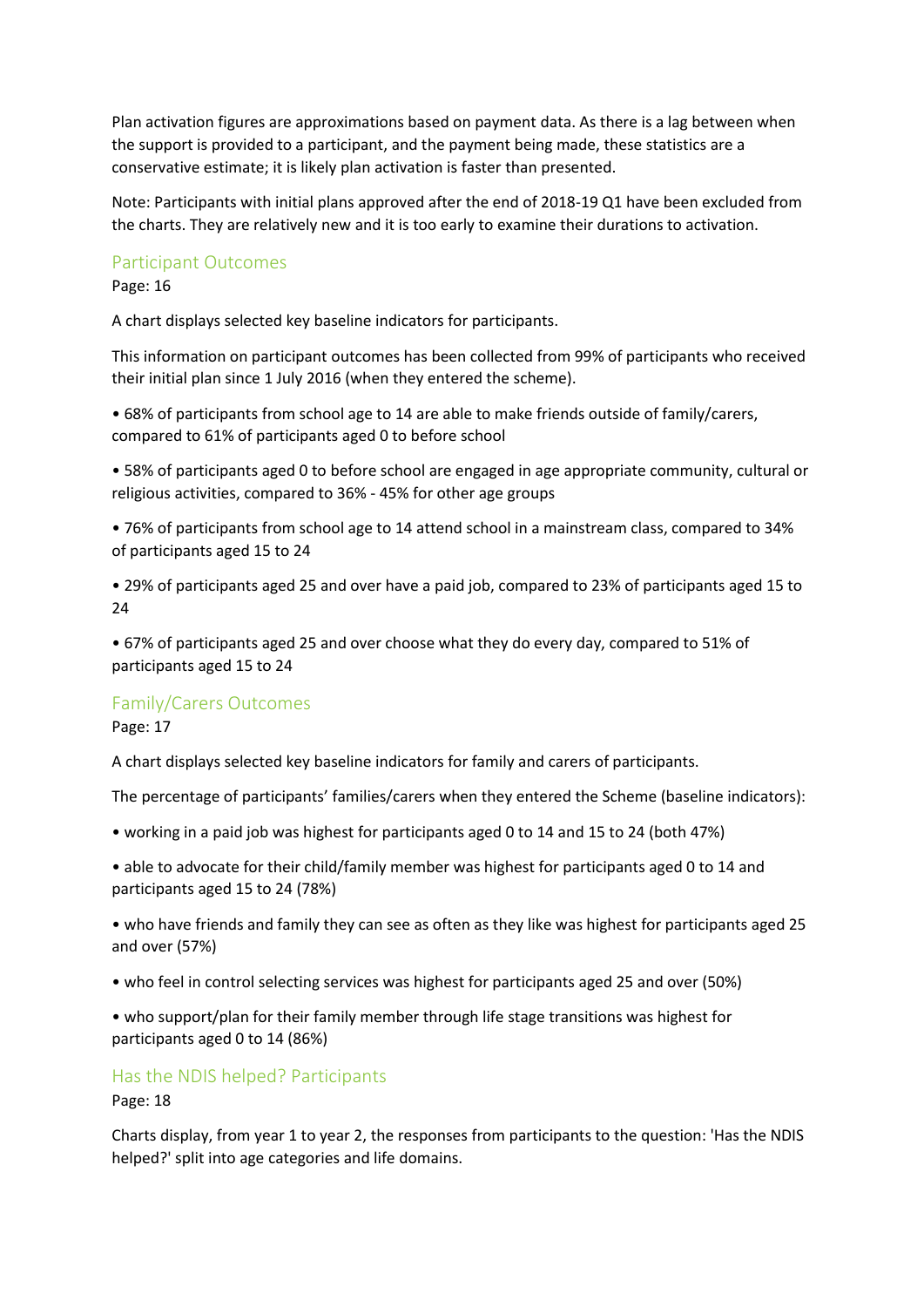This data reflects participants' perceptions on whether engagement with the NDIS has helped them.

The NDIA asked the question 'Has the NDIS helped?' to individuals who entered the Scheme between 1 July 2016 and 31 March 2017, after their first year participating in the Scheme and again at the end of their second year of the Scheme.

Participants' perceptions of whether the NDIS has helped improved from year one to year two for those in the age group School to 14, and results were mixed for the other age groups with sufficient data.

Note: There was insufficient data to report for participants aged 25 and over for this quarter.

#### Has the NDIS helped? Family/Carers

Page: 19

Charts display, from year 1 to year 2, the percentage of family and carers who thought the NDIS has helped in various domains.

This data reflects families and carers' perceptions on whether engagement with the NDIS has helped them.

The NDIA asked the question 'Has the NDIS helped?' to families and carers of individuals who entered the Scheme between 1 July 2016 and 31 March 2017, after their first year participating in the Scheme and again at the end of their second year of the Scheme.

Changes in family and carers' perceptions of whether the NDIS has helped from year one to year two were mixed.

#### Participants in Work

Page: 20

A chart displays, from baseline to year 2, the percentage of participants in paid work by age group.

The NDIA is acutely aware of the benefits that employment brings to participants and tracks employment outcomes to see whether the NDIS has helped participants to find paid work.

Baseline measures on employment are collected as a participant enters the Scheme, after their first year and again at the end of their second year of the Scheme. This data relates to participants who entered the Scheme between 1 July 2016 and 31 March 2017.

Overall, the percentage of participants in paid work increased from 6% to 19%.

Note: There was insufficient data to report for participants aged 25 and over for this quarter.

#### Participants involved in communal and social activities

Page: 21

A chart displays, from baseline to year 2, the percentage of participants engaged in social activities in their community by age group.

The number of participants engaging in community and social activities is one of the key measures for ensuring quality experiences and outcomes for participants.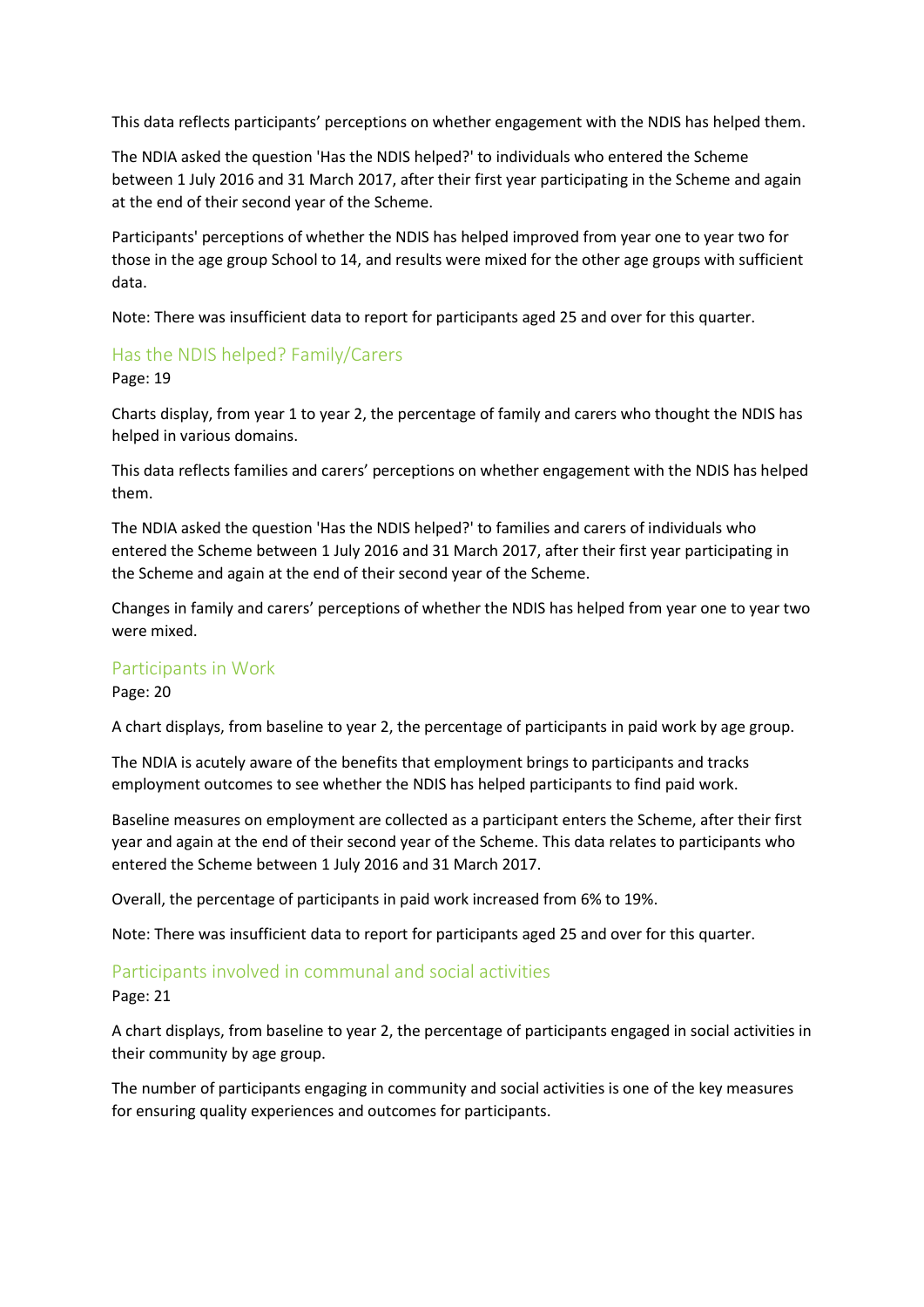For participants who entered the Scheme between 1 July 2016 and 31 March 2017, levels of engagement in community and social activity are being tracked to see whether the NDIS has helped them to increase their participation.

Overall, the percentage of participants engaged in social activities in their communities increased from 32% to 44%.

Note: There was insufficient data to report for participants aged 25 and over for this quarter.

#### Participant Satisfaction

Page: 22

A chart displays, by quarter, the proportion of participants describing satisfaction with the Agency's planning process as 'good' or 'very good'.

82% of participants rated their satisfaction with the Agency's planning process as either good or very good in the current quarter. This has increased since the last quarter with sufficient data.

A new participant satisfaction survey has been developed. Going forward it will better record the experience of NDIS participants, and their families and carers, at different stages of the participant pathway.

Participant satisfaction under the existing survey method continues to be high, but has been below the trial site level.

Note: Participant satisfaction results are not shown if there is insufficient data in the group.

## PART 2: Committed Supports and Payments

Page: 23

Both committed and paid supports to participants are increasing in line with the growing scheme.

Of the \$1.5 billion that has been committed in participant plans, \$850.7 million has been paid to date.

#### Summary

Page: 24

This section presents information on the amount committed in plans and payments to service providers and participants.

The following are the key statistics on Committed Supports and Payments:

\$726.7 million of committed supports in respect of prior financial years including trial

\$744.7 million of supports in respect of 2018-19 to date

Summary of payments for supports provided by financial year since the NDIS trial was launched in 2013-14:

2013-14: \$5.9m

2014-15: \$30.9m

2015-16: \$65.2m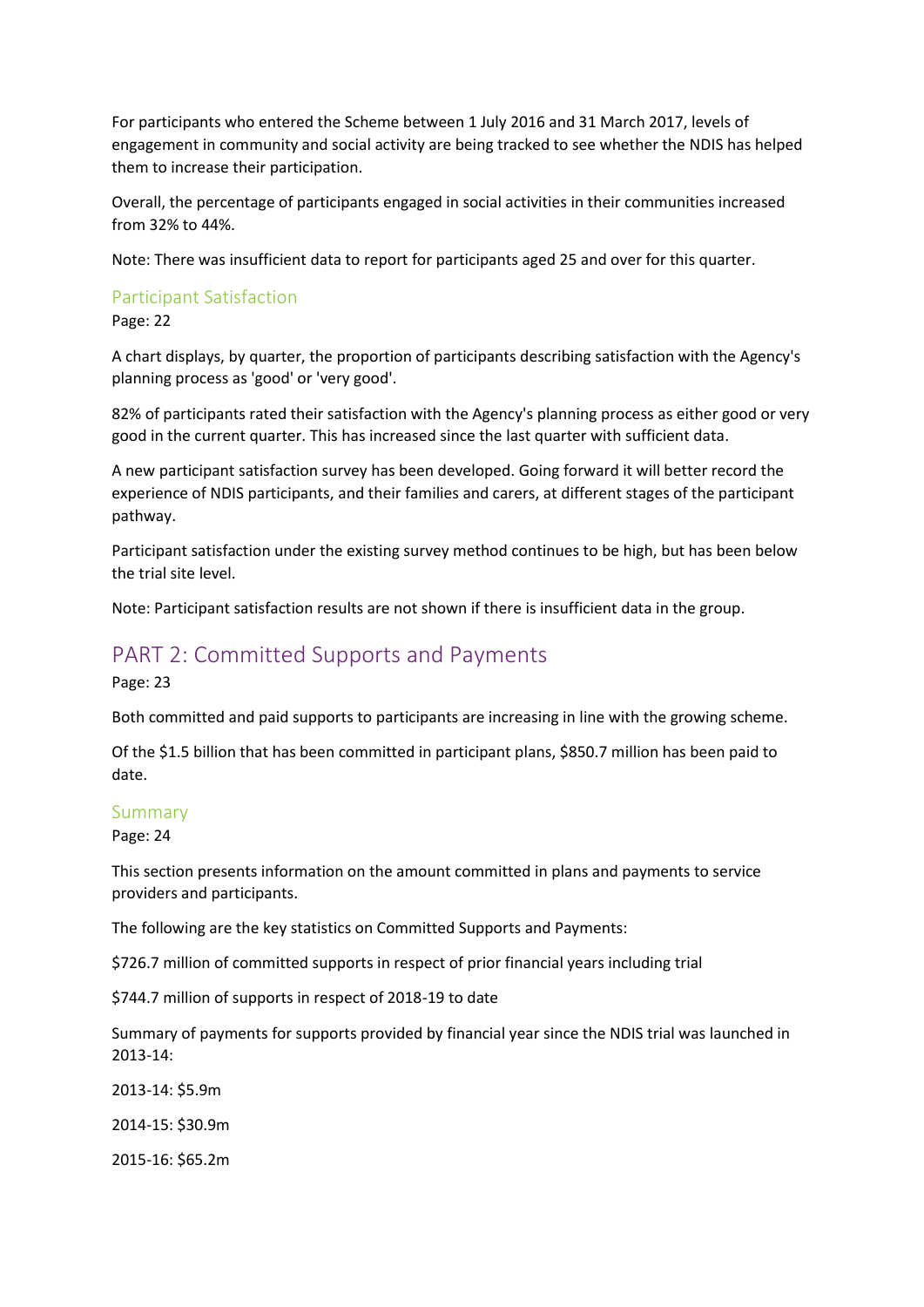2016-17: \$106.4m

2017-18: \$217.2m

2018-19: \$425.1m to date.

Percentage of committed supports utilisation by financial year:

2013-14: 54%

2014-15: 61%

2015-16: 61%

2016-17: 56%

2017-18: 59%

Utilisation of committed supports in 2018-19 is still emerging.

# Committed Supports and Payments

Page: 25

A table and a graph show the comparison between the total committed supports and paid support for each year since scheme inception.

This data shows the committed supports by the year they are expected to be provided, in comparison to the committed supports that have been paid.

Of the \$1.5 billion that has been committed in participant plans, \$850.7 million has been paid to date.

Summary of committed supports paid in financial years since the NDIS trial launched:

2013-14: \$5.9m

2014-15: \$30.9m

2015-16: \$65.2m

2016-17: \$106.4m

2017-18: \$217.2m

2018-19 to date: \$425.1m

# Committed Supports by Cost Band

Page: 26

Two charts (including and excluding SIL) show the comparison of the distribution of average annualised committed supports by cost band for the current and previous quarter.

This quarter, the distribution of average annualised committed supports has remained consistent with prior quarters. This is the case whether Supported Independent Living (SIL) supports are included or excluded in the figures.

Committed Supports by Age Band Page: 27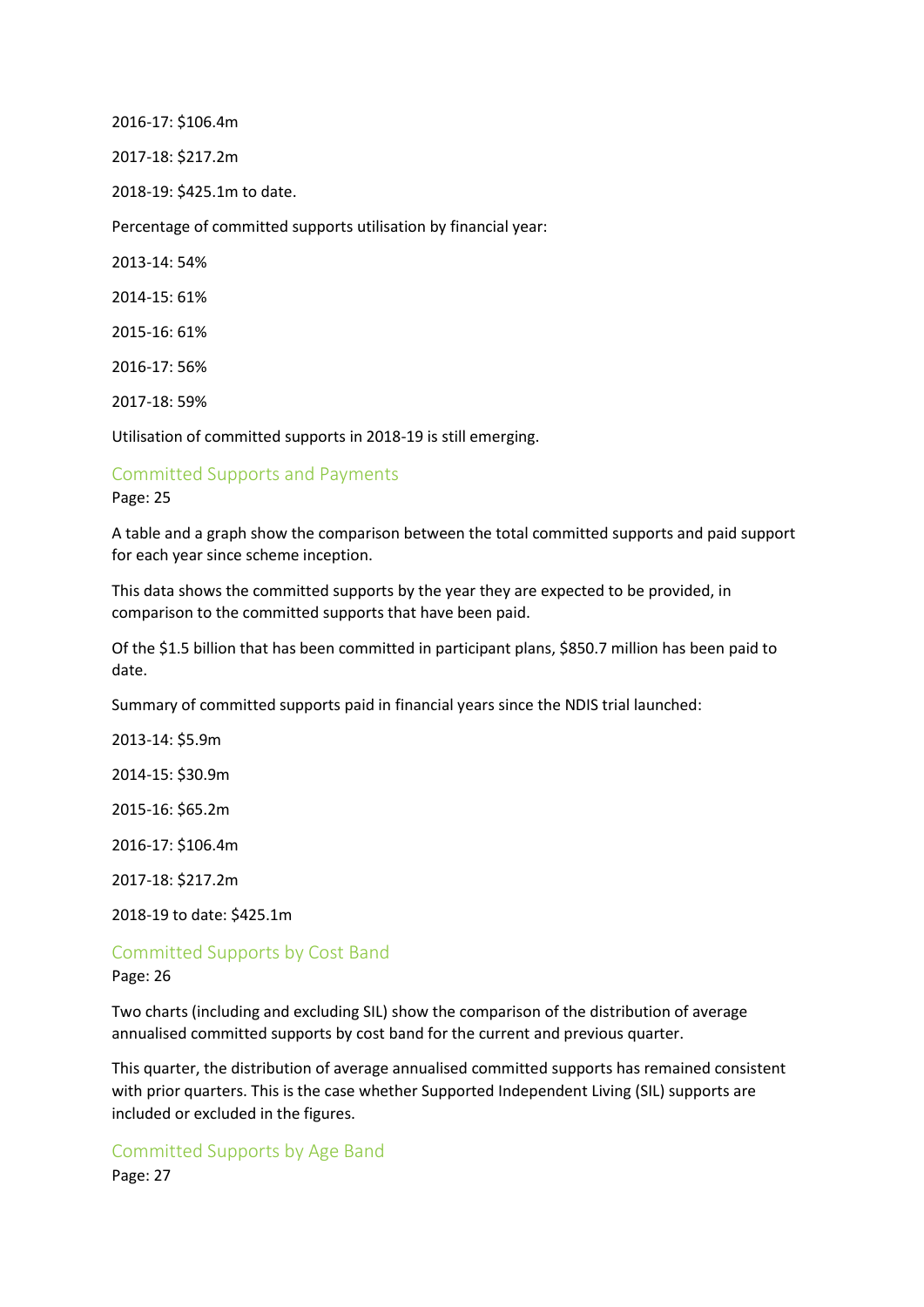A graph shows the comparison between the average annualised committed supports by age band for the current and previous quarter.

This quarter, the average annualised committed supports have remained consistent with prior quarters, increasing steeply between participants 0-6 through to age 25, stabilising at age 55 and reducing in participants of older years.

Note: The age eligibility requirements for the NDIS are based on the age as at the access request date. Participants with their initial plan approved aged 65+ have turned 65 since their access request was received.

#### Committed Supports by Disability Group

Page: 28

A graph shows the comparison between the average annualised committed supports by primary disability group for the current and previous quarter.

The highest average annualised committed supports are for participants with Multiple Sclerosis, Acquired Brain Injury and Cerebral Palsy.

#### Committed Supports by Level of Function

Page: 29

A graph shows the comparison between the average annualised committed supports by level of function for the current and previous quarter.

The average annualised committed supports generally increase among participants with higher needs.

Note 1: Average annualised committed supports are not shown if there are insufficient data in the group.

Note 2: High, medium and low function is relative within the NDIS population and not comparable to the general population.

Note 3: An ICT issue has been identified and as a result, reporting by level of function is not accurate. This issue is currently under investigation and will be reconciled for reporting as at 30 June 2019.

### Utilisation of Committed Supports

Page: 30

A graph shows the comparison between the utilisation of committed supports by the year that the support was expected to be provided.

This data demonstrates the utilisation of committed supports by the year they were expected to be provided at 31 December 2018 and 31 March 2019.

As there is a lag between when support is provided and when it is paid, the utilisation in 2018-19 will increase.

Experience shows that participants utilise less of their first plan, compared with their second and subsequent plans, as it takes time to familiarise with the NDIS and decide which supports to use.

There were a large number of participants who received their first plan in 2016-17 and 2017-18 which largely explains why utilisation rates are lower in these periods.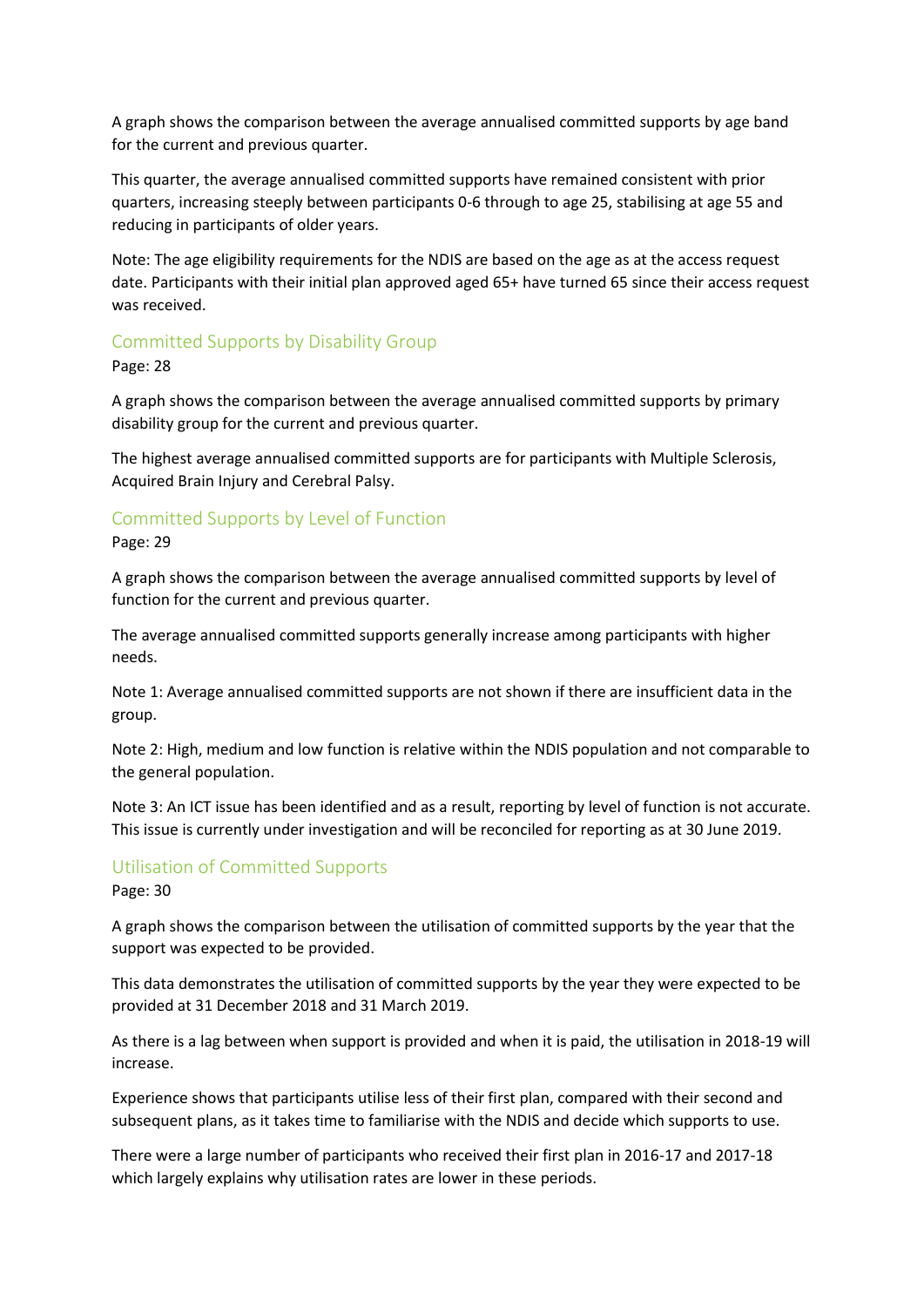Experience for 2018-19 is still emerging.

## PART 3: Providers and Markets

Page: 31

The new NDIS Quality and Safeguards Commission (NQSC) commenced to regulate quality and safeguarding of NDIS supports and services. The NQSC has been active in New South Wales and South Australia from 1 July 2018, and will be active in other jurisdictions starting from 1 July 2019.

The NQSC uses a 'National approach' to approve providers and thus, when a provider that has been approved in NSW or SA is verified by the NQSC, it automatically becomes an approved provider in both States. This is the main reason for the increase in approved providers in South Australia this quarter. The proportion of active providers in each State gives an indication of the providers that are currently servicing participants.

The provider network grows in scale and diversity, increasing participants' access to high quality services.

There were a total of 4,465 providers at 31 March 2019, representing a 22% increase on last quarter. Of these, 24% were active.

#### Summary

Page: 32

This section contains information on registered service providers and the market, with key provider and market indicators presented.

Provider registration

•To provide supports to NDIS participants, a service provider is required to register and be approved by the NDIA in States/Territories other than New South Wales and South Australia.

•Since 1 July 2018, providers in South Australia and New South Wales register with the NQSC by submitting a registration request, indicating the types of support they are accredited to provide.

How providers interact with participants

•NDIS participants have the flexibility to choose the providers who support them.

•Providers are paid for disability supports and services provided to the participants.

The following are the key statistics:

4,465 approved providers, 24% of which were active in South Australia at 31 March 2019

80-95% of payments made by the NDIA are received by 25% of providers

38% of service providers are individuals/sole traders

Therapeutic supports has the highest number of approved service providers, followed by household tasks and early intervention supports for early childhood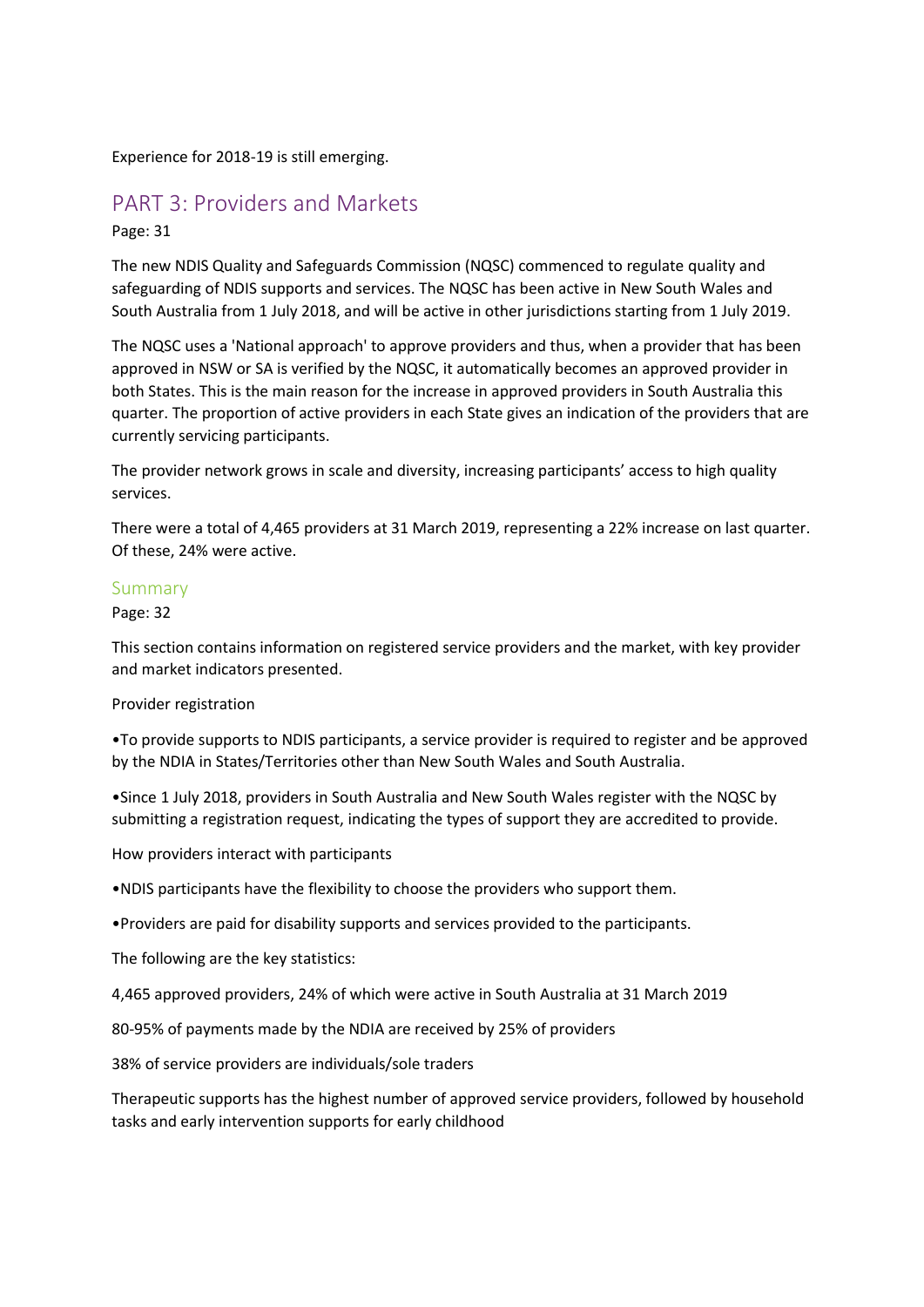The new NDIS Quality and Safeguards Commission (NQSC) commenced to regulate quality and safeguarding of NDIS supports and services. The NQSC has been active in New South Wales and South Australia from 1 July 2018, and will be active in other jurisdictions starting from 1 July 2019.

#### Providers over time

Page: 33

A chart displays the cumulative number of approved service providers since June 2016 by the type of provider, individual/sole trader or company/organization.

As at 31 March 2019, there were 4,465 registered service providers, of which 1,719 were individual/sole trader operated businesses and 2,746 were companies or organisations.

38% of approved service providers are individuals/sole traders.

The number of approved service providers increased by 22% from 3,660 to 4,465 in the quarter.

1.17 average providers per participant

The NQSC uses a 'National approach' to approve providers and thus, when a provider that has been approved in NSW or SA is verified by the NQSC, it automatically becomes an approved provider in both States.

#### Proportion of Active Providers

Page: 34

The figure displays the proportion of active and not yet active providers.

As at 31 March 2019, 24% of providers were active and 76% were inactive.

Of the total providers, 292 began delivering new supports in the quarter.

The proportion of active providers in each State gives an indication of the providers that are currently servicing participants.

Note: The proportion of active providers in SA is relatively low due to the 'National approach' to verification taken by the NQSC.

#### Approved Registration groups

Page: 35

A chart displays the approved providers by the changes in registration group and percentage over the quarter.

The number of approved providers in South Australia has increased mainly due to the 'National approach' taken by the NQSC, where any provider in NSW which has been verified is automatically approved in both States.

The registration groups with the largest numbers of approved providers continue to grow:

- Therapeutic Supports: from 1,555 to 2,173 (40% increase)
- Household Tasks: from 954 to 1,108 (16% increase)
- Early Intervention supports for early childhood: from 760 to 932 (23% increase)
- Assistance with travel/transport arrangements: from 745 to 866 (16% increase)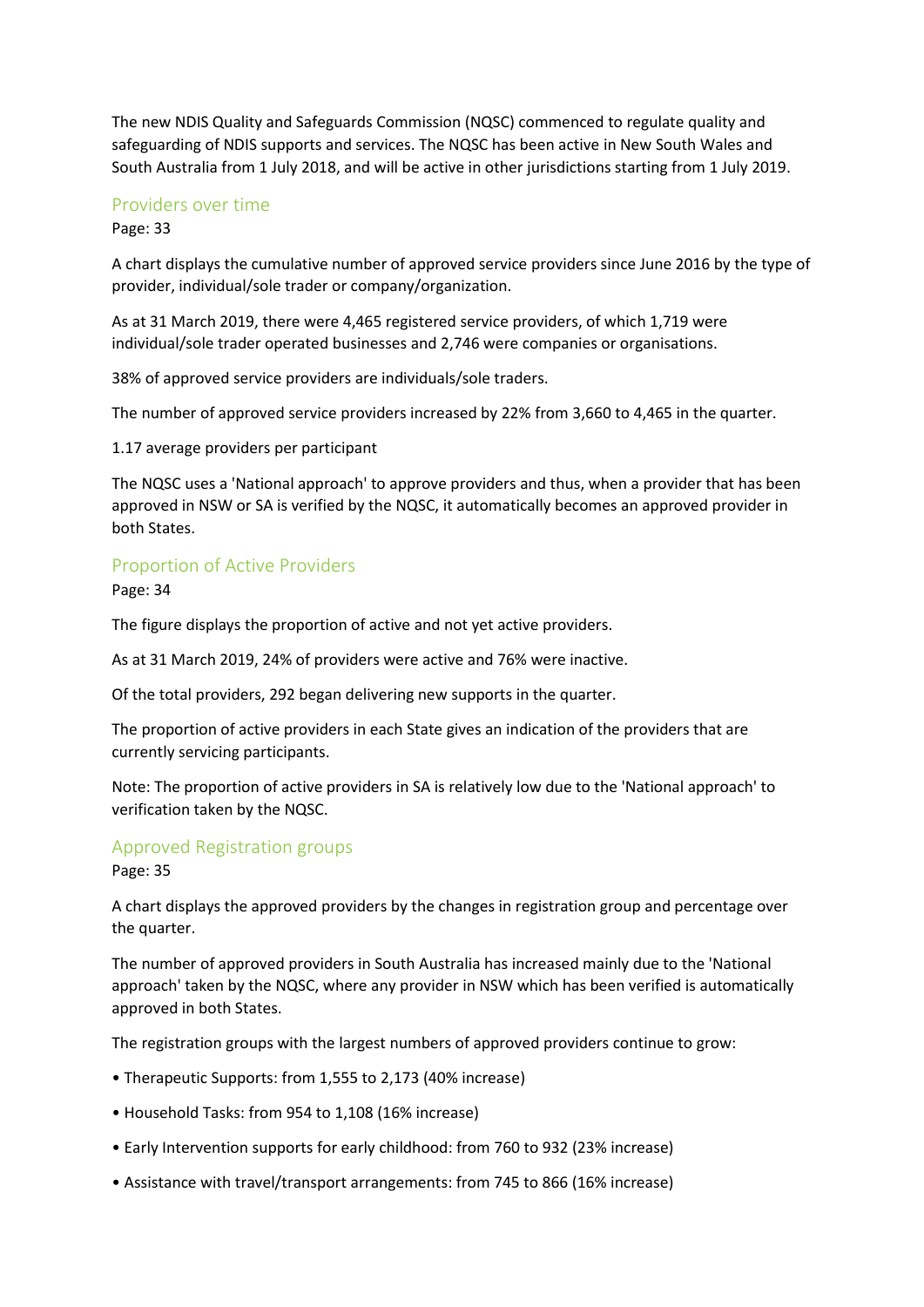• Assistance products for personal care and safety: from 751 to 842 (12% increase)

#### Active Registration groups

Page: 36

A chart displays the active providers by the changes in registration group and percentage over the quarter.

The number of active providers in each registration group has increased for most registration groups over the quarter.

Most of the registration groups with the largest numbers of active providers continue to grow:

- Therapeutic Supports: from 489 to 524 (7% increase)
- Early Intervention supports for early childhood: from 336 to 346 (3% increase)
- Assistance products for personal care and safety: from 146 to 170 (16% increase)
- Assistance in coordinating or managing life stages, transitions and supports: from 138 to 146 (6% increase)
- Participation in community, social and civic activities: from 135 to 144 (7% increase)

#### Market share of top providers

Page: 37

An object displays the market share of the top 25% of providers by registration group.

25% of service providers received 80-95% of the dollars paid for major registration groups.

The following are the key statistics for the market share of the top 25% of providers by registration category:

88% Daily personal activities

84% Early intervention supports for early childhood

82% Participation in community, social and civic activities

93% Therapeutic supports

88% Assistance with daily life tasks in a group or shared living arrangement

## PART 4: Information, Linkages and Capacity Building

Page: 38

Information, Linkages and Capacity Building was covered in the national version of the COAG Quarterly Performance Report.

## PART 5: Mainstream Interface

Page: 39

The proportion of participants entering in the current quarter and accessing mainstream services is slightly higher compared to prior quarters.